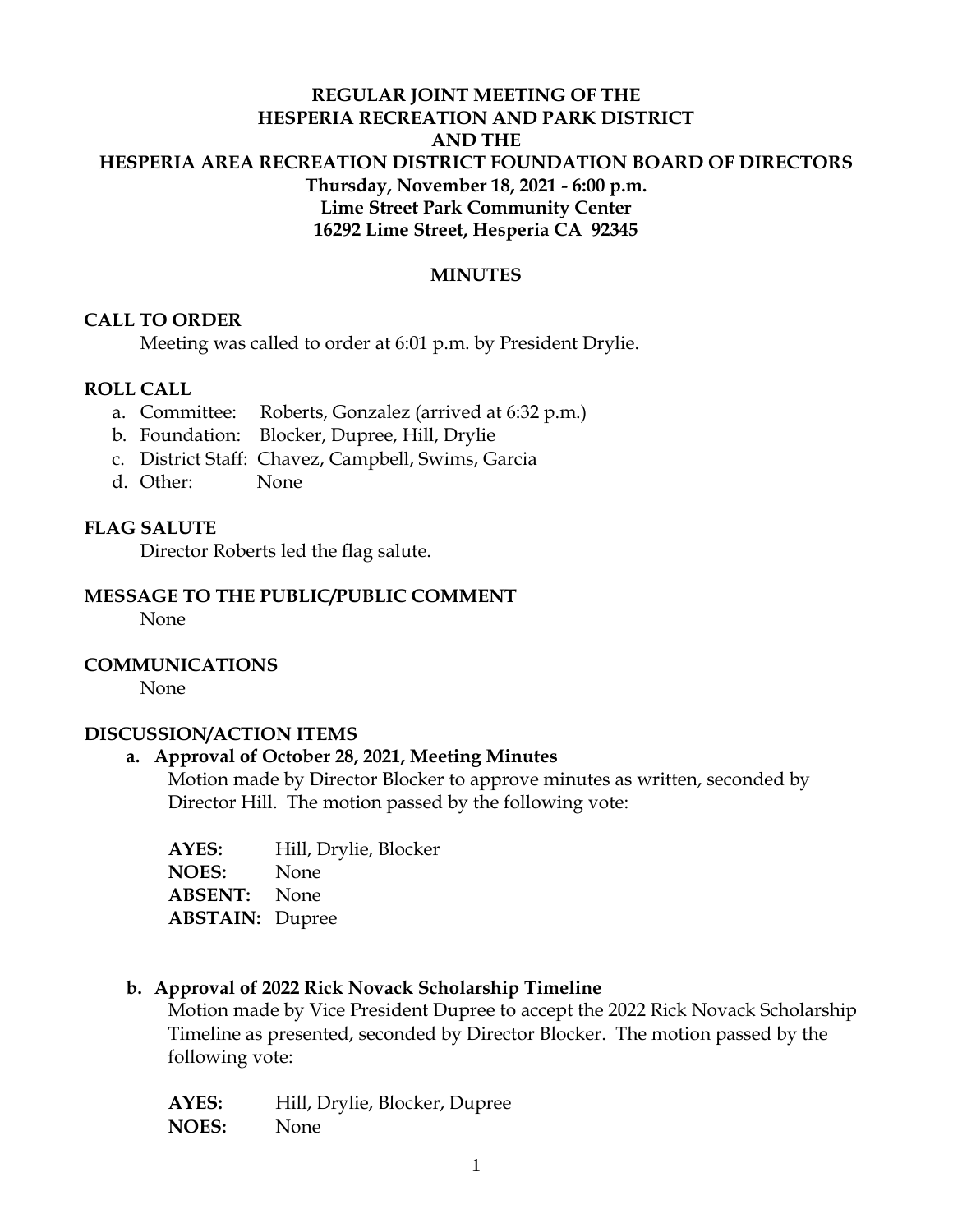**ABSENT:** None **ABSTAIN:** None

#### **c. Approval of 2022 Meeting Schedule**

It was moved by Director Blocker to meet December 16, 2021, seconded by Director Hill. The motion passed by the following vote:

**AYES:** Hill, Drylie, Blocker, Dupree **NOES:** None **ABSENT:** None **ABSTAIN:** None

It was moved by Director Dupree to accept the 2022 meeting schedule with the caveat that when it comes to December if the meeting is needed, it will be scheduled, seconded by Director Hill. The motion passed by the following vote:

**AYES:** Hill, Drylie, Blocker, Dupree **NOES:** None **ABSENT:** None **ABSTAIN:** None

- **d. Update the California Department of Alcoholic Beverage Control Licenses held by the HARD Foundation to Reflect Changes to the Foundation Board/Corporation**
	- 1. Mr. Chavez advised to forego the item, as it was a clerical error, and a summary of items e. and f.
- **e. Approve the Removal of Lindsay Woods, Michael Limbaugh, and Charlene Peters from the California Department of ABC License #47-323896 and #20-252169** It was moved by Director Blocker to approve the removal of Lindsay Woods, Michael Limbaugh, and Charlene Peters from the California Department of ABC License #47-323896 and #20-252169, seconded by Vice President Dupree. The motion passed by the following vote:

**AYES:** Hill, Drylie, Blocker, Dupree **NOES:** None **ABSENT:** None **ABSTAIN:** None

**f. Approval to Add Nicolas Chavez Gomez, Secretary, and James Blocker, Director, to the California Department of ABC License #47-323896 and #20-252169** It was moved by Vice President Dupree to approve adding Nicolas Chavez Gomez, Secretary, and James Blocker, Director, to the California Department of ABC License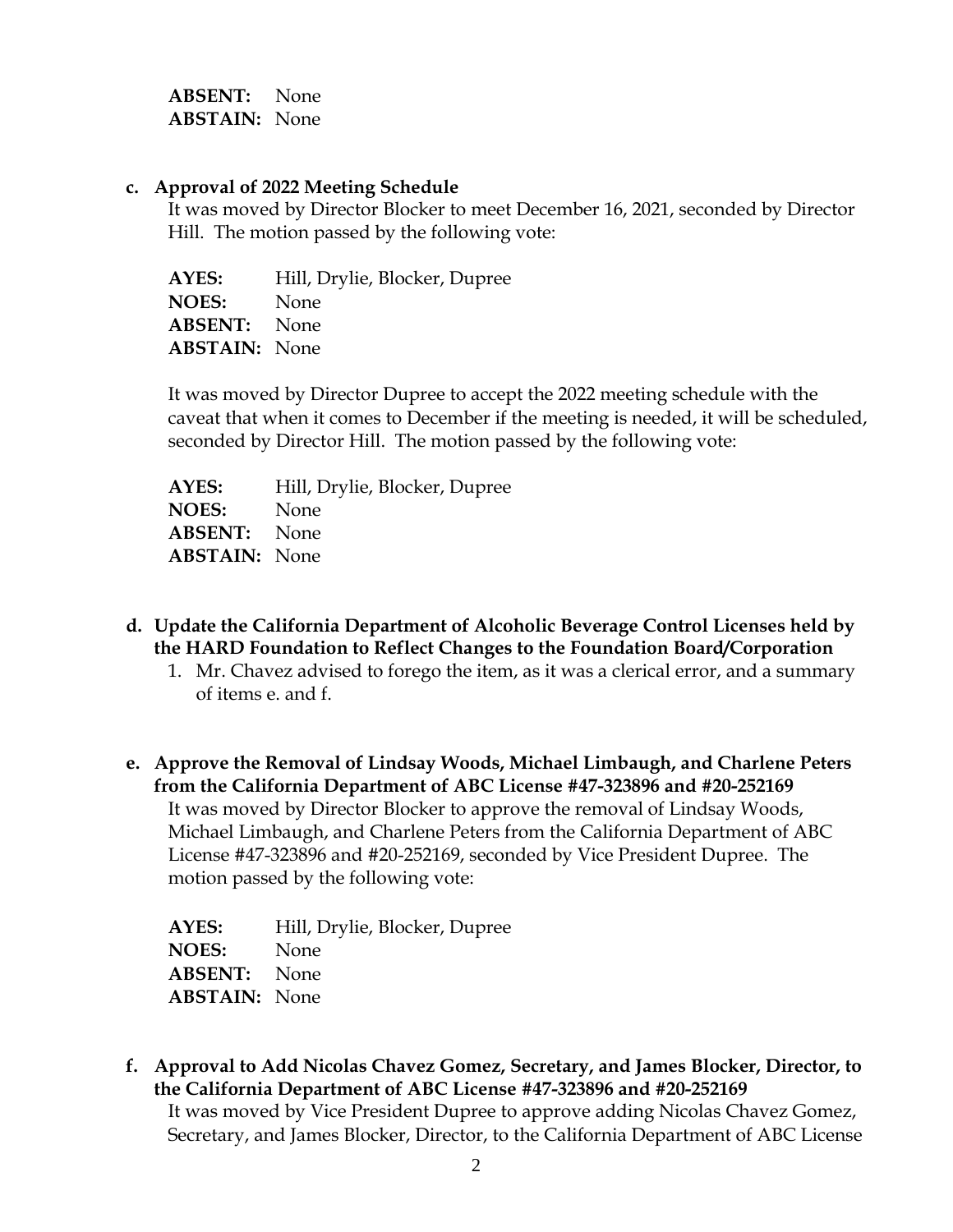#47-323896 and #20-252169, seconded by Director Hill. The motion passed by the following vote:

**AYES:** Hill, Drylie, Blocker, Dupree **NOES:** None **ABSENT:** None **ABSTAIN:** None

# **g. Preservation Committee Update**

- 1. President Drylie reported on various items including: morse code machine; logistics for sales and donations; means of recognition; community outreach; and Historical Monuments.
- 2. Vice President Dupree commended President Drylie for the work being done. He suggested tracking the online presence of the Harrison Exhibit Center to more accurately reflect the efforts of the Committee.

# **h. HARD Foundation Vacancy**

1. Mr. Chavez provided an update on the HARD Foundation vacancy. The closing date is approaching and District Ad Hoc Committee will review the applicants to be appointed at the December District Regular Meeting.

# **i. Ad-Hoc Fundraiser Committee Update**

1. Director Blocker requested input on the idea of bringing back the rodeo. He suggested forming a committee with community stakeholders and to begin planning.

It was moved by President Drylie to form a community committee to review and approve at a following meeting, seconded by Director Hill. The motion passed by the following vote:

**AYES:** Hill, Drylie, Blocker, Dupree **NOES:** None **ABSENT:** None **ABSTAIN:** None

### **DISTRICT FOUNDATION COMMITTEE**

- a. District Board Report
	- 1. Mr. Chavez reported on the following:

Grants, COVID opposition resolution, roof renovation, the Bocce Ball court at Hesperia Civic Plaza Park, and installation of cameras.

### b. Comments

1. Director Blocker inquired about COVID signage.